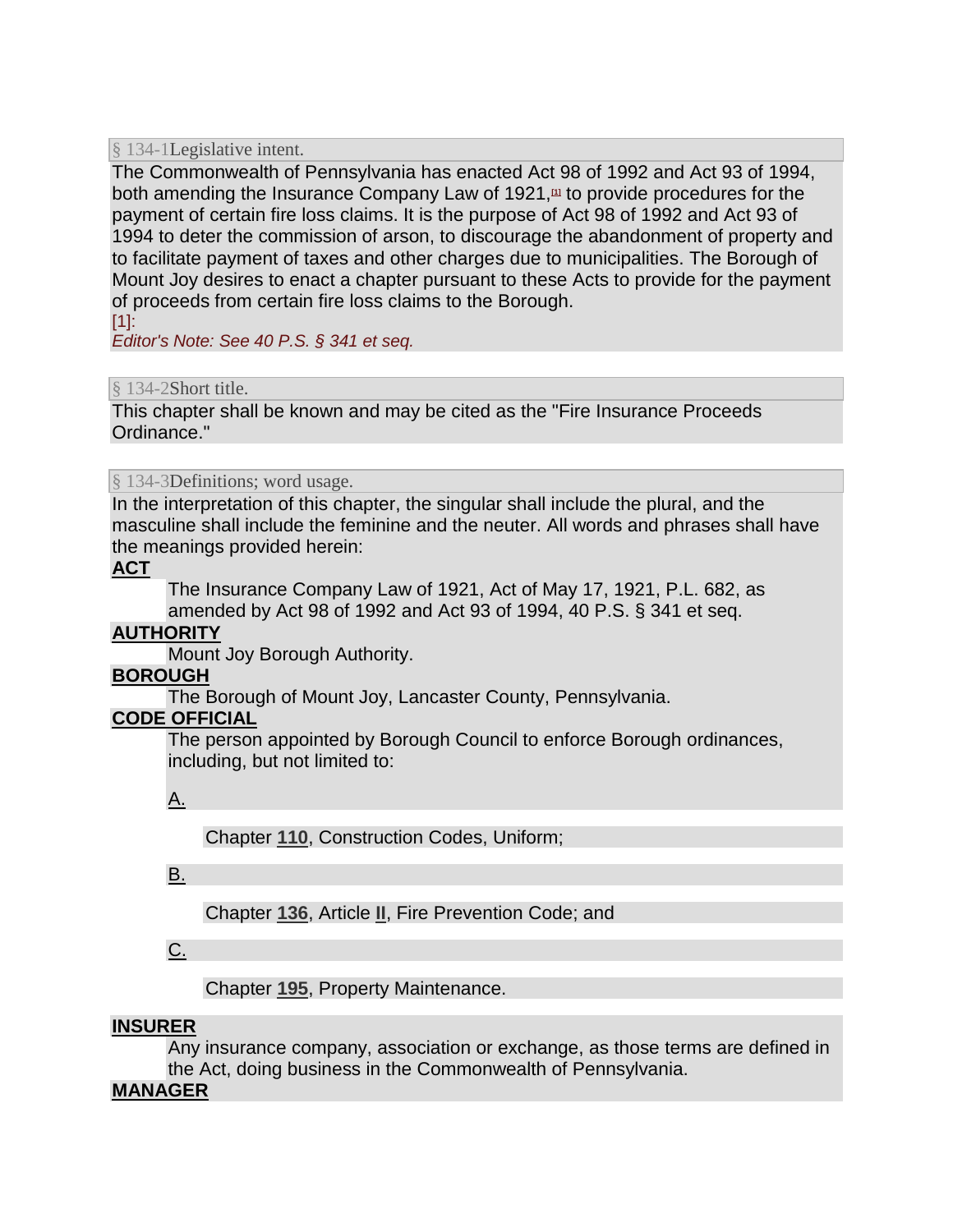The appointed Manager of the Borough or his duly appointed designee. **[MUNICIPAL CLAIMS](http://ecode360.com/15434923#15434923)**

All delinquent real estate taxes, streetlight taxes, hydrant taxes, assessments, user charges (including but not limited to water and sewer rates imposed by the Authority) or any other unpaid costs or assessments which may become a lien against real property under the Municipal Claims Law, 53 P.S. § 7101 et seq.

#### **[MUNICIPAL EXPENSES](http://ecode360.com/15434924#15434924)**

All expenses which the Borough has incurred as costs for the removal, repair or securing of a building or other structure on a property.

#### **[PERSON](http://ecode360.com/15434925#15434925)**

Any individual, association, partnership, public or private corporation, whether for profit or not for profit, trust, estate or other legally recognized entity. Whenever the term "person" is used in connection with any clause providing for the imposition of a fine or penalty or the ordering of the action to comply with the terms of this chapter, the term "person" shall include the members of an association, partnership or firm and the officers of any public or private corporation, whether for profit or not for profit.

## **[SECRETARY](http://ecode360.com/15434926#15434926)**

The appointed Secretary of the Borough or, in the absence of the Secretary, the appointed Assistant Secretary.

## **[TAX COLLECTOR](http://ecode360.com/15434927#15434927)**

The elected or appointed Tax Collector of the Borough.

#### **[TREASURER](http://ecode360.com/15434928#15434928)**

The appointed Treasurer of the Borough or, in the absence of the Treasurer, the appointed Assistant Treasurer.

#### [§ 134-4Payment of claims.](http://ecode360.com/15434912#15434929)

## [A.](http://ecode360.com/15434930#15434930)

No insurer shall pay a claim of a named insured for fire damage to a structure located within the Borough where the amount recoverable for the fire loss to the structure under all policies of insurance exceeds \$7,500, unless the insurer has complied with Section 508 of the Act**[\[1\]](http://ecode360.com/15434912#ft15434930-1)** and this chapter.

#### $[1]$ :

*Editor's Note: See 40 P.S. § 638.*

# [B.](http://ecode360.com/15434931#15434931)

An insurer which has been presented with a loss report which would result in an amount recoverable under all policies in excess of \$7,500 shall request, in a writing which specifies the address and Lancaster County Tax Map parcel number of the property, the name and address of the insurer and the named insured and the date of the receipt of a loss report from the named insured, a certification from the Borough under this chapter. The written request for a certification shall be forwarded to the Manager with a copy to the Tax Collector.

## <u>C.</u>

Within 14 working days after receipt of a written request from an insurer for a certification under this chapter, the Manager shall consult with the Treasurer, Tax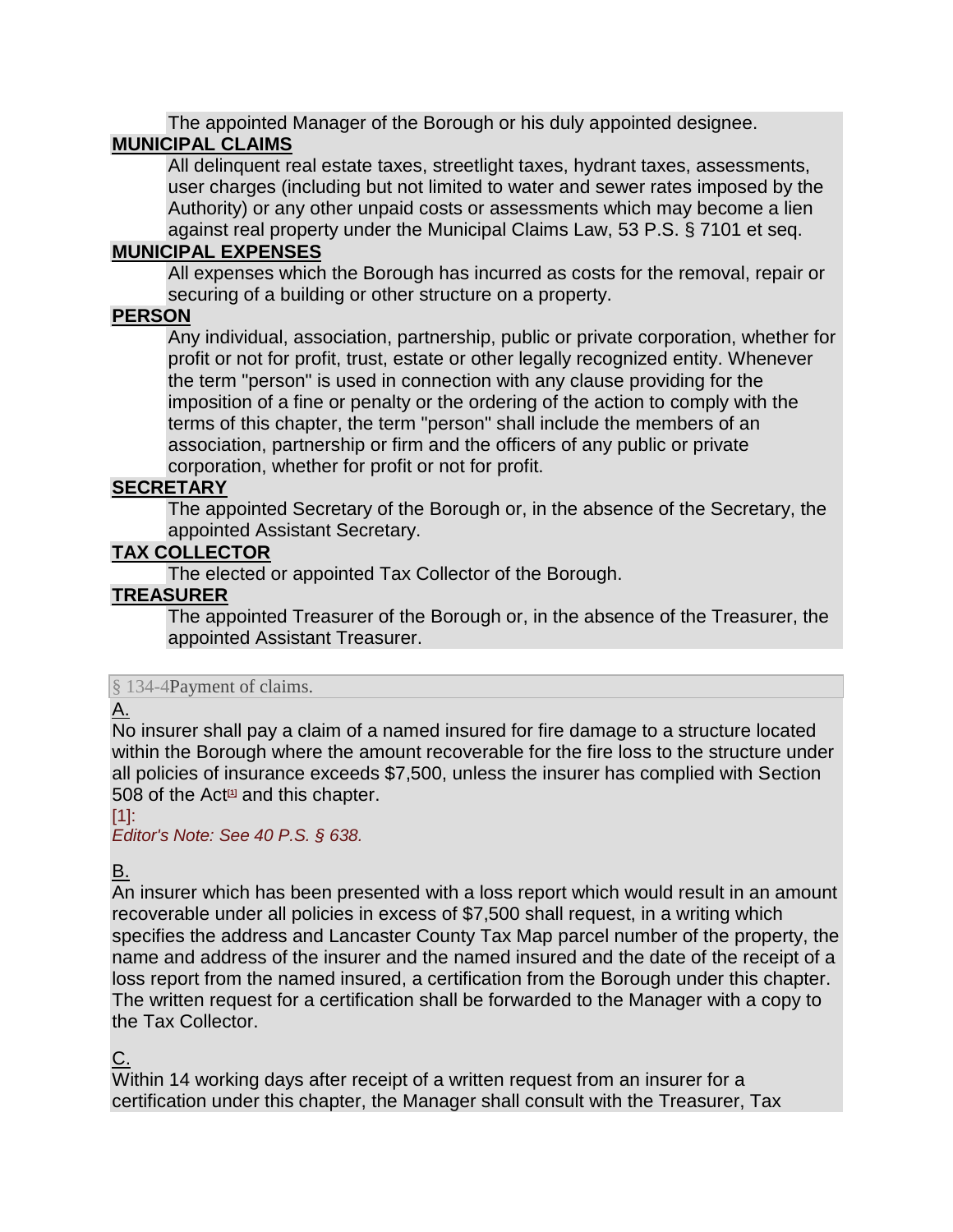Collector and the Authority and thereafter shall certify, in writing or by verbal notification to the insurer, either that there are no unpaid municipal claims or municipal expenses against the property or that there are either municipal claims or municipal expenses, specifying the nature and amount of such claims or expenses, accompanied by a bill for such amounts. If the Manager makes a verbal certification, the insurer shall confirm the certification in writing.

# [D.](http://ecode360.com/15434933#15434933)

Where the Manager has issued a certificate stating that there are no unpaid municipal claims or municipal expenses, the insurer may pay the claim of the named insured subject to Subsection **[F](http://ecode360.com/15434935#15434935)** below.

# [E.](http://ecode360.com/15434934#15434934)

Where the Manager has issued a certificate identifying municipal claims or municipal expenses, the insurer shall transfer to the Borough an amount from the insurance proceeds necessary to pay the municipal claims and/or municipal expenses. The Manager shall ensure that the payment received from the insurer is properly credited.

# [F.](http://ecode360.com/15434935#15434935)

When all municipal claims and municipal expenses identified pursuant to this section have been paid, or where the Treasurer has issued a certificate described in Subsection **[C](http://ecode360.com/15434932#15434932)** indicating that there are no municipal claims or municipal expenses against the property, the insurer shall pay the claim of the named insured; provided, however, that if the loss agreed upon by the named insured and the insurer equals or exceeds 60% of the aggregate limits of liability on all fire policies covering the building or structure, the following procedures shall be followed:

## [\(1\)](http://ecode360.com/15434936#15434936)

The insurer shall transfer from the insurance proceeds to the Borough, in the aggregate, \$2,000 for each \$15,000 of such claim or fraction thereof. If, at the time a loss report is submitted by the insured, such insured has submitted to the insurer, with a copy to the Borough, a contractor's signed estimate of the costs of removing, repairing or securing the building or other structure in an amount less than the amount calculated under the foregoing transfer formula, the insurer shall transfer to the Borough from the insurance proceeds the amount specified in the estimate. If there is more than one insurer, the transfer of proceeds shall be on a pro rata basis by all insurers insuring the building or other structure.

# [\(2\)](http://ecode360.com/15434937#15434937)

Upon receipt of the above-described portion of the insurance proceeds, the Manager shall:

[\(a\)](http://ecode360.com/15434938#15434938) 

Place the proceeds in a separate fund to be used solely as security against the total municipal expenses anticipated by the Borough to be required in removing, repairing or securing the building or structure. Such costs shall include, without limitation, any engineering, legal or administrative costs incurred by the Borough in connection with such removal, repair or securing or any proceedings related thereto.

# [\(b\)](http://ecode360.com/15434939#15434939)